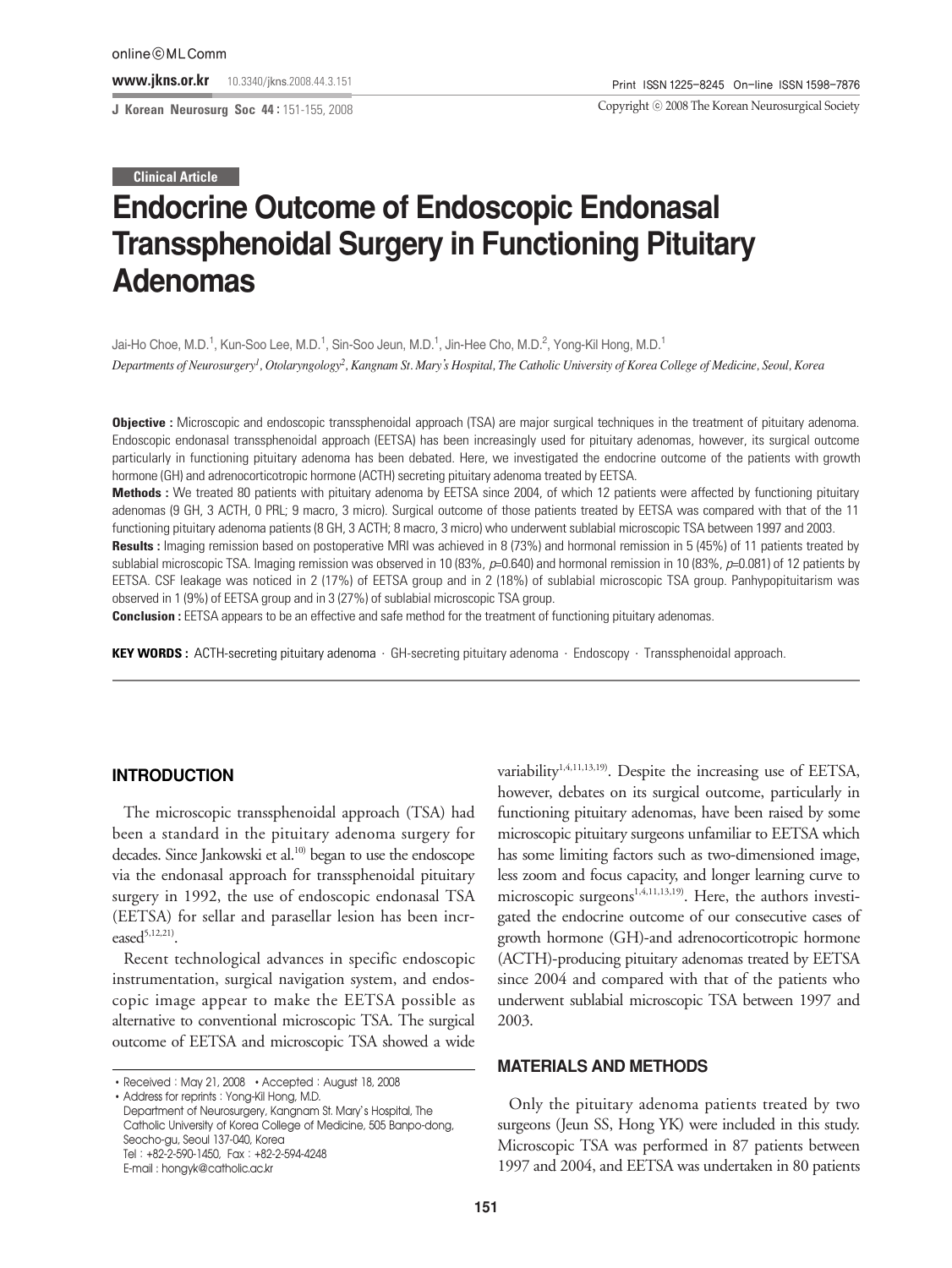between 2004 and 2007. Among them, 11 patients with functioning pituitary adenoma (3 ACTH-secreting, 8 GHsecreting) underwent sublabial microscopic TSA and 12 functioning pituitary adenoma patients (3 ACTH-secreting, 9 GH-secreting) underwent EETSA. All prolactin (PRL) secreting adenoma patients had medical treatment as first choice of therapy in EETSA period and were excluded. Medical records of these patients were retrospectively reviewed and their endocrinologic and radiologic outcome and complications were assessed.

Before operation all patients were evaluated by sellar MRI examination including dynamic study, basal hormone level (GH, TSH, prolactin, ACTH, Free T4, cortisol), ophthalmologic and rhinological evaluations. Additionally, GHproducing adenoma patients were evaluated for insulin-like growth factor-1 (IGF-1), oral glucose tolerance test (OGTT), and ACTH-producing adenoma patients were evaluated for 24 h urine free cortisol level. Postoperative hormonal evaluation was done at 3-4 weeks and 3-4 months after the surgery. Postoperative sellar MRI was performed within 72 hours and 2-3 months after the surgery.

Postoperatively, endocinologic remission was defined GH <2.5 ng/ml, GH <1 ng/ml in OGTT and IGF-1 normalization in GH-secreting adenoma, and cortisol  $\langle 5 \mu g/dl$  and undetectable serum ACTH in ACTH-secreting adenoma. Mean follow-up period of EETSA was  $12 \pm 9.2$  months. Statistical analyses were conducted using SPSS 12.0 for Windows (SPSS, Inc., Chicago, IL). All data were analyzed for statistical significance using the Mann-Whitney *U* test and the chi-square test and *p*-value less than 0.05 was considered statistically significant.

#### **Surgical techniques of EETSA**

We performed nasal swab culture for all patients before operation. In operation room, the patient was positioned supine, with the body trunk raised and the head slightly flexed and rotated towards the surgeon. A three-pin head fixation and neuronavigation system (Styker®, Kalamazoo, MI) was applied intraoperatively. All operations were performed via single nostril. We approached sphenoid ostium via between middle turbinate and nasal septum. After wide opening the sphenoid sinus and sellar floor to see the panoramic view, we introduced endoscope holder and clear vision system (Karl Storz®, Mittelstrasse, Tuttlingen, Germany) and opened the dura and removed the pituitary tumor using the bihands maneuver. We used 0 degree angled endoscope with 4 mm diameter (Karl Storz  $\mathbb{B}$ ). In some cases, we used 30 degrees angled endoscope to see the suprasella area. The video monitor was positioned behind the patient's shoulder directly opposite the surgeon's line of vision and navigation monitor is positioned just lateral side of endoscope monitor. If there was no CSF leakage intraoperatively, sellar reconstruction was not performed. If CSF leakage occurred, sellar reconstruction was done using the abdominal fat graft with or without tailored bioabsorbable graft (Medpor<sup>®</sup>, Newnan, GA).

#### **RESULTS**

The patient's clinical information is presented in Table 1. There were 16 female and 7 male patients. The mean age was  $47 \pm 12$  years in patients with endoscopic TSA versus  $48 \pm 10$  years in patients with microscopic TSA. The tumor characteristics are depicted in Table 2. Among 23 functioning adenoma cases, 17 cases were macroadenoma (9 in EETSA, 8 in microscopic TSA) and 6 cases were microadenoma (3 in EETSA, 3 in microscopic TSA). Among them, 4 cases were infiltrating type. In EETSA group, one was infiltrating to pituitary stalk and another was infiltrating to left cavernous sinus. In microscopic TSA group one was infiltrating to left cavernous sinus and another was encasing right cavernous ICA.

Preoperatively, serum hormone levels were as follows (EETSA group vs. microscopic TSA group): serum GH  $(20.04 \pm 15.98 \text{ vs. } 30.86 \pm 17.29)$  ( $p=0.124$ ), serum IGF-1 (1142.19±261.47 vs. 1379.05±288.35) (*p*=0.101), serum ACTH (58.12±24.75 vs. 52.67±47.12) (*p*=0.827), serum cortisol  $(36.79 \pm 11.20 \text{ vs. } 35.66 \pm 24.54)$  ( $p=0.513$ ) and 24 hours urine cortisol  $(58.51 \pm 49.82 \text{ vs. } 58.90 \pm 37.51)$ (*p*=0.513). Each preoperative hormone levels were no

**Table 1.** Clinical characteristics

|                       | Sublabial microscopic TSA<br>EETSA |                    |  |
|-----------------------|------------------------------------|--------------------|--|
| Characteristics       | $(n=12)$                           | $(n=11)$           |  |
| Age                   | $47 \pm 12$ years                  | $48 \pm 10$ years  |  |
| Sex                   |                                    |                    |  |
| Female                |                                    | 9                  |  |
| Male                  | 5                                  | 2                  |  |
| Mean follow-up period | $12 \pm 9.2$ months                | $30 \pm 27$ months |  |
|                       |                                    |                    |  |

EETSA : endoscopic endonasal transsphenoidal approach

|                      | EETSA    | Sublabial microscopic TSA |  |
|----------------------|----------|---------------------------|--|
| Characteristics      | $(n=12)$ | $(n=11)$                  |  |
| Tumor type           |          |                           |  |
| ACTH-secreting       | 3        | 3                         |  |
| GH-secreting         |          | 8                         |  |
| Tumor size           |          |                           |  |
| Macroadenoma (>1cm)  | 9        | 8                         |  |
| Microadenoma (<1cm)  | 3        | 3                         |  |
| Presence of invasion |          |                           |  |

ACTH : adrenocorticotropic hormone, GH : growth hormone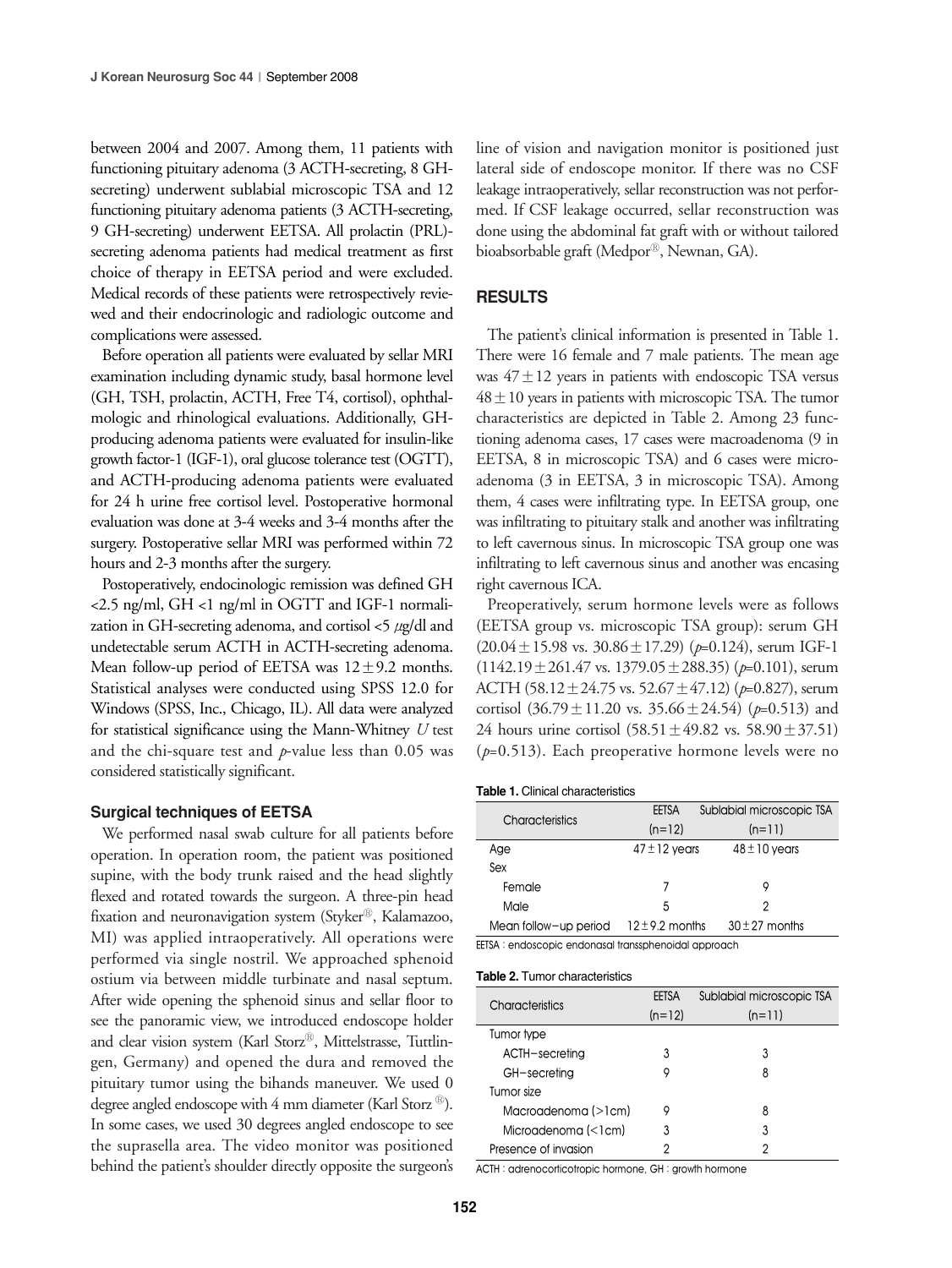**Table 3.** Preoperative status and postoperative results in EETSA

|  | Sex     |    | Age Diagnosis | Tumor size<br>(cm)       | Preoperative hormone level:<br>GH (ng/mi), $ GF-1$ (ng/ml),<br>cortisol $(\mu g/d)$ , ACTH $(pg/ml)$ | Endocrinologic<br>result | Extend of<br>resection |
|--|---------|----|---------------|--------------------------|------------------------------------------------------------------------------------------------------|--------------------------|------------------------|
|  | Μ       | 67 | GH            | 1.1                      | $GH: 43.5$ , IGF-1:872.9                                                                             | <b>CR</b>                | TR                     |
|  | F       | 43 | GH            | 1.1                      | $GH: 8.29. IGF-1: 1097$                                                                              | <b>CR</b>                | TR                     |
|  | M       | 27 | GH            | 1.2                      | $GH: 47.3$ , $IGF-1: 1429$                                                                           | <b>CR</b>                | TR                     |
|  | F       | 52 | GH            | 2.3                      | GH: 26.25, IGF-1: 1192                                                                               | NR                       | <b>STR</b>             |
|  | M       | 43 | GH            | 1.8                      | GH: 21.25, IGF-1: 1489                                                                               | <b>CR</b>                | TR                     |
|  | M       | 58 | GH            | 1.3                      | GH: 13.24, IGF-1: 1201                                                                               | <b>CR</b>                | TR                     |
|  | F       | 57 | GH            | 0.9                      | GH: 6.75, IGF-1: 1264                                                                                | <b>CR</b>                | TR                     |
|  | F       | 63 | GH            | 1.1                      | GH: 7.60, IGF-1: 646                                                                                 | <b>CR</b>                | TR                     |
|  | M       | 53 | GH            | 1.1                      | GH: 6.14, IGF-1: 1008                                                                                | <b>CR</b>                | TR                     |
|  | F       | 42 | <b>ACTH</b>   | 0.8                      | 24 h UFC   : 113.44<br>Cortisol: 24.29, ACTH: 32.96                                                  | <b>CR</b>                | TR                     |
|  | F<br>34 |    | <b>ACTH</b>   | 0.9                      | 24 h UFC : 16.2                                                                                      | <b>CR</b>                | TR                     |
|  |         |    |               |                          | Cortisol: 40.19, ACTH: 82.36                                                                         |                          |                        |
|  | F       | 32 | <b>ACTH</b>   | 1.7                      | 24 h UFC : 45.9                                                                                      | <b>NR</b>                | <b>STR</b>             |
|  |         |    |               | Cortisol: 45.9, ACTH: 59 |                                                                                                      |                          |                        |

CR : complete remission, NR : no remission, TR : total removal, STR : subtotal removal, UFC : urine free cortisol, IGF-1 : insulin-like growth factor-1

**Table 4.** Preoperative status and postoperative results in sublabial microscopic TSA

| Sex |    | Age Diagnosis | Tumor size<br>(cm) | Preoperative hormone level:<br>$GH (ng/ml)$ , $IGF-1 (ng/ml)$ ,<br>cortisol ( $\mu$ g/dl), ACTH (pg/ml) | Endocrinologic Extend of<br>result | resection  |
|-----|----|---------------|--------------------|---------------------------------------------------------------------------------------------------------|------------------------------------|------------|
| F   | 54 | GH            | 0.9                | $GH: 15. IGF-1: 1550$                                                                                   | <b>CR</b>                          | TR         |
| M   | 33 | GH            | 3.3                | $CH: 44.15, IGF-1: 1530$                                                                                | NR                                 | <b>STR</b> |
| F   | 53 | GΗ            | 1.1                | $GH:14.IGF-1:1575$                                                                                      | <b>CR</b>                          | TR         |
| F   | 40 | GH            | 2.2                | $GH: 47.7.$ IGF-1: 1777                                                                                 | NR                                 | TR         |
| M   | 56 | GH            | 1.5                | $GH: 52.4, IGF-1: 1575$                                                                                 | NR                                 | <b>STR</b> |
| F   | 47 | GΗ            | 2.5                | $GH: 8. IGF-1: 1103$                                                                                    | NR                                 | <b>STR</b> |
| F   | 57 | GΗ            | 1.3                | $GH: 40. IGF-1: 1050$                                                                                   | NR                                 | TR         |
| F   | 49 | GΗ            | 1.8                | $GH: 25.7. IGF-1: 1149$                                                                                 | <b>CR</b>                          | TR         |
| F   | 67 | <b>ACTH</b>   | 0.2                | 24 h UFC: 576                                                                                           | <b>CR</b>                          | TR         |
|     |    |               |                    | Cortisol: 21, ACTH: 24                                                                                  |                                    |            |
| F   | 45 | <b>ACTH</b>   | 0.3                | 24 h UFC: 22.04                                                                                         | NR                                 | TR         |
|     |    |               |                    | Cortisol: 22, ACTH: 27                                                                                  |                                    |            |
| F   | 30 | <b>ACTH</b>   | 1.2                | 24 h UFC : 97.4                                                                                         | <b>CR</b>                          | TR         |
|     |    |               |                    | Cortisol: 64, ACTH: 107                                                                                 |                                    |            |

#### **Table 5.** Postoperative complications

| <b>Complications</b>   | <b>EETSA</b><br>Sublabial microscopic |             |
|------------------------|---------------------------------------|-------------|
|                        | $(n=12)$                              | $TSA(n=11)$ |
| CSF leakage            | 2                                     | 2           |
| Diabetes insipidus     |                                       |             |
| Panhypopituitarism     |                                       | 3           |
| <b>Meningitis</b>      | 0                                     |             |
| Intrasellar hemorrhage | 0                                     | Ω           |
| Loss of vision         | 0                                     | Ω           |
| Carotid artery injury  | 0                                     | n           |

EETSA : endoscopic endonasal transsphenoidal approach

secreting adenoma (overall, 83%). In each case, postoperative MRI showed remaining mass in pituitary stalk and left cavernous sinus, respectively. In microscopic TSA, imaging remission was observed in 8 of 11 patients (73%) but hormonal remission was observed in 5 of 11 patients (45%). Among 6 patients who did not achieve hormonal remission, follow-up was lost in one patient and the other 5 patients were treated by adjuvant therapy such as bromocriptine, octreotide, external radiation and cyberknife radiosurgery. Table 3 and 4 summarized the overall postoperative results for patients who underwent EETSA and microscopic TSA. The hormonal remission rate appeared to be comparable or superior in EETSA group to microscopic TSA group (*p*=0.081, by chi-square independent test). The extend of tumor resection based on postoperative MRI was not different between the two groups (*p*=0.640). Complete hormonal remission was observed in 7 (78%) of 9 macroadenomas of EETSA group and in 3 (38%) of 8 macroadenomas of microscopic TSA group. In microadenoma cases, we achieved 100% hormonal remission rate (3 of 3 patients) in EETSA group and 67% (2 of 3 patients) in microscopic TSA

statistically different between the EETSA group and microscopic TSA group. In EETSA group, hormonal complete remission was achieved in all except in a patient with GH-secreting adenoma and a patient with ACTH-

The complications are depicted in Table 5. The usual complications were CSF rhinorrhea, transient diabetes insipidus and postoperative panhypopituitarism. We observed 2 CSF leakage cases (17%) in patients who underwent EETSA group vs. 2 (18%) of 11 patients who underwent microscopic TSA group and 1 panhyphopituitarism (9%) in EETSA group vs.

group.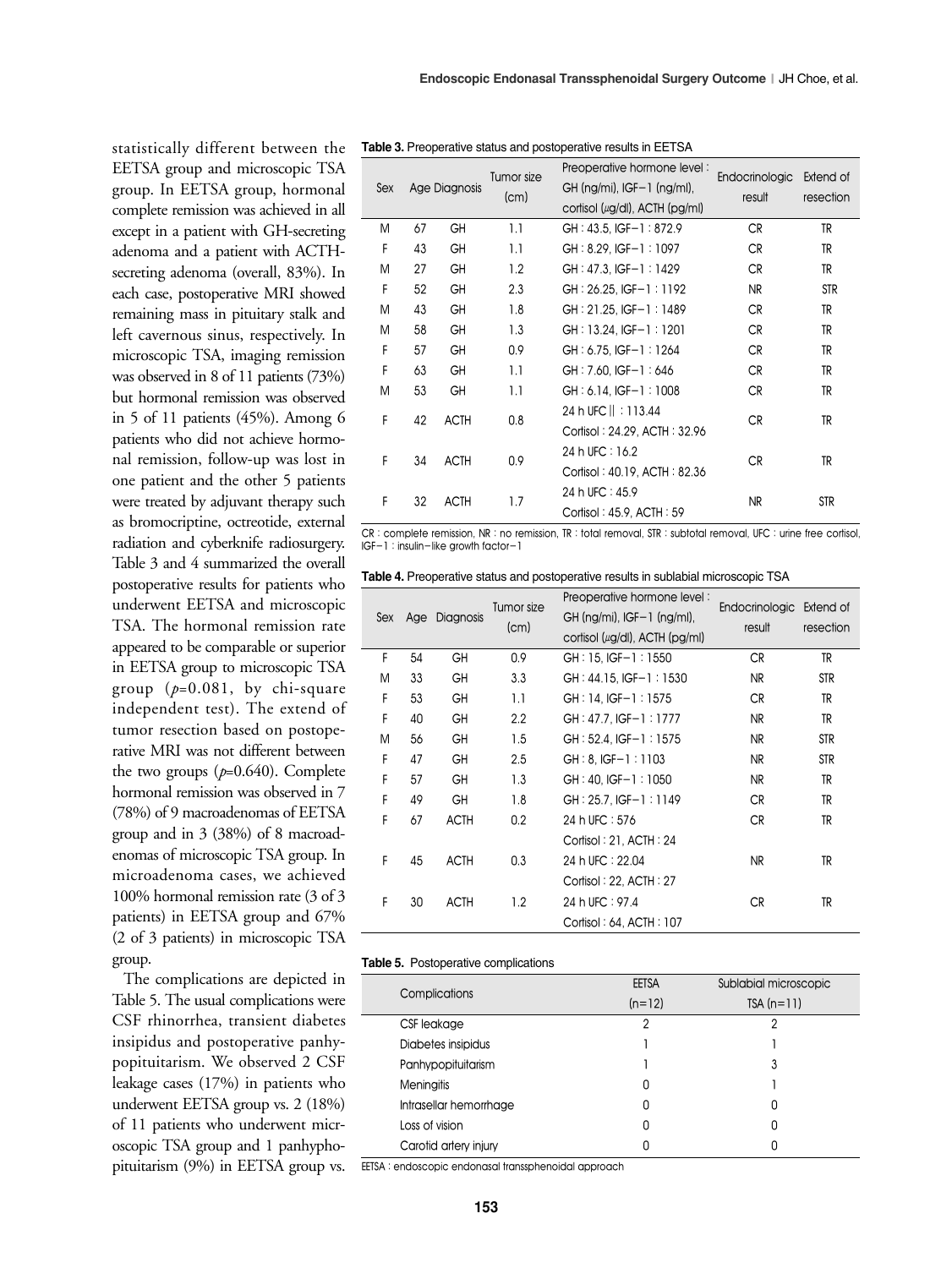3 (27%) in microscopic TSA group and no meningitis in EETSA group vs. 1 meningitis in microscopic TSA group.

#### **DISCUSSION**

In 1886, Pierre Marie first described acromegaly and after that the diagnosis and treatment of pituitary tumor was advanced<sup>16</sup>. In 1889, Horsley performed first operation for pituitary tumor via transcranial approach $9$  and Cushing introduced transseptal-transsphenoid approach for pituitary tumor surgery in  $1910<sup>2</sup>$ . This transseptal-transsphenoidal surgery was more advanced in 1960s, because Guiot introduced intraoperative fluoroscopy and Hardy used intraoperative fluoroscopy and microsurgical techniques<sup>7,8)</sup>. These new technologies provided the significant improvement in visualization and reduced the surgical complications.

In early 1990s, technologic advances in specific endoscopic instrumentations, optical lens, monitoring system, holding arms, and small diameter of endoscope provide high-quality panoramic views. Since then many institutes started fully endoscopic TSA and reported comparable or superior postoperative results and less surgical complication rates to microscopic  $TSA^{1,4,13)}$ . Endocrinologic remission rate was reported to be widely variable : 70-85% in GHproducing adenomas and 68-86% in ACTH-producing adenomas by endoscopic TSA<sup>4,11,13,19,22)</sup> vs. 54-79% in GHproducing adenomas and 69-86% in ACTH-producing adenomas by microscopic TSA6,14,15,17,18). In our study, EETSA showed comparable or superior surgical outcome as compared to microscopic TSA in tumor removal rate (83% vs. 73%) and endocrinologic remission rate (83% vs. 45%) and the similar trend was observed on separate analysis of macroadenomas and microadenomas. As shown in Table 5, postoperative complication rate, particularly panhypopituitarism, seems to be diminished in endoscopic TSA group. Surgical results of TSA may be influenced by not only surgical techniques and strategy, but also tumor characteristics and the anatomical factors such as growth and invasiveness into the cavernous sinus or surrounding area. Different results of EETSA vs. microscopic TSA in our study may be related to superior illumination and visualization, the well-known advantages of endoscopic TSA. The excellent wide-angle and magnified view of the operative anatomy allows the surgeon to identify the tumor and avoid injury to the normal gland, carotid prominence and other parasellar and suprasellar structures more clearly. In general, a continuous improvement in surgical outcome by increasing one's experience has been documented in a single neurosurgeon's series in pituitary adenomas<sup>20)</sup>. Learning curve may be an important factor related to the

surgical outcome of TSA by average surgeons. The different results in our study may result from that the microscopic TSA was performed in the beginning period and the EETSA in later period of pituitary surgery.

In addition to the main advantages of the EETSA such as superior visualization and illumination, the other advantages include reduced postoperative discomfort and shortened hospital stay and operative time which may be related to no nasal packing, no use of speculum, no nasal mucosal destruction and no sublabial incision<sup>11)</sup>. Endonasal microscopic TSA was also known to yield the comparable results to EETSA, we could not tell about that as we moved from sublabial microscopic TSA directly to EETSA without endonasal microscopic TSA experience.

The small number of the patients and not randomized and not prospective investigation limit our study. The true effect of the several advantages of the endoscopic approach over the microscopic approach on the surgical outcome would be defined by direct prospective comparison of outcomes at a single institution. There have been new evolutions in surgical techniques and endoscopic technology to improve the outcome such as two-surgeon technique, vascularized flap for sellar reconstruction and high definition (HD) imaging endoscope system etc. $3,23$ ) We agree to the opinion of Frank et al. that the endoscopic endonasal pituitary surgery is not a revolution, but a further step in the evolution of transsphenoidal surgery<sup>4)</sup>.

#### **CONCLUSION**

The conventional microscopic TSA had been the standard treatment for almost pituitary adenomas. In our limited series, comparable surgical outcome was achieved by EETSA vs. microscopic TSA in the treatment of GHand ACTH-secreting pituitary adenomas. The EETSA is a good minimally invasive surgical technique for the functioning pituitary adenomas, and expected to become the gold standard in the treatment of pituitary adenomas by further evolutions in endoscopic technology and surgical technique.

#### **References**

- 1. Cho DY, Liau WR : Comparison of endonasal endoscopic surgery and sublabial microsurgery for prolactinomas. **Surg Neurol 58** : 371-375; discussion 375-376, 2002
- 2. Cushing H : Surgical experience with pituitary disorders. **JAMA 63** : 1515-1525, 1914
- 3. Fortes FSG, Carrau RL, Snyderman CH, Prevedello D, Vescan A, Mintz A, et al : The posterior pedicle inferior turbinate flap : a new vascularized flap for skull base reconstruction. **Laryngoscope 117** : 1329-1332, 2007
- 4. Frank G, Pasquini E, Farneti G, Mazzatenta D, Sciarreta V, Grasso V, et al : The endoscopic versus the traditional approach in pituitary